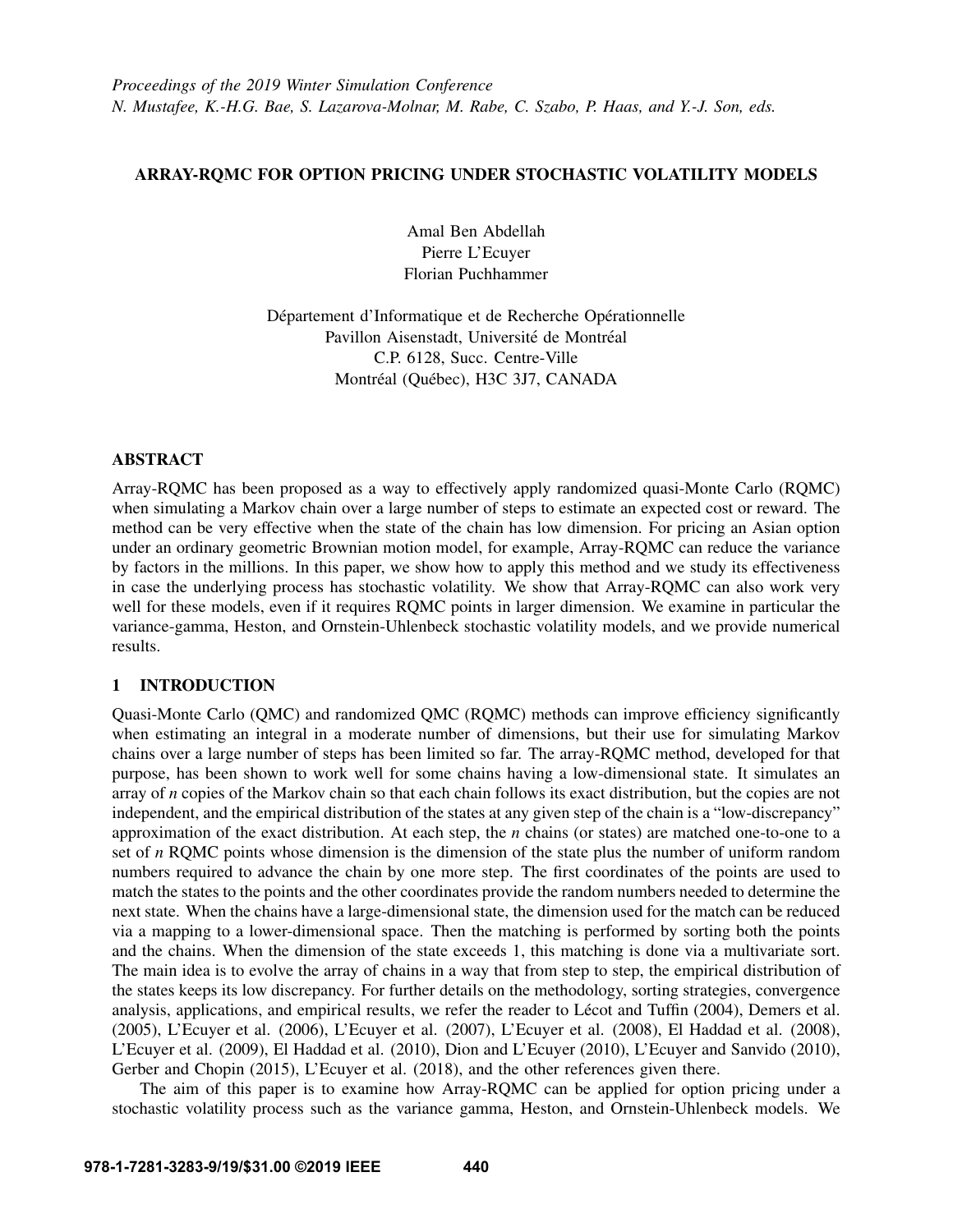### *Ben Abdellah, L'Ecuyer, and Puchhammer*

explain and compare various implementation alternatives, and report empirical experiments to assess the (possible) gain in efficiency and convergence rate. A second objective is for the WSC community to become better aware of this method, which can have numerous other applications.

Array-RQMC has already been applied for pricing Asian options when the underlying process evolves as a geometric Brownian motion (GBM) with fixed volatility [\(L'Ecuyer et al. 2009;](#page-10-6) [L'Ecuyer et al. 2018\)](#page-10-11). In that case, the state is two-dimensional (it contains the current value of the GBM and its running average) and a single random number is needed at each step, so the required RQMC points are three-dimensional. In their experiments, [L'Ecuyer et al. \(2018\)](#page-10-11) observed an empirical variance of the average payoff that decreased approximately as  $\mathcal{O}(n^{-2})$  for Array-RQMC, in a range of reasonable values of *n*, compared with  $\mathcal{O}(n^{-1})$  for independent random points (Monte Carlo). For  $n = 2^{20}$  (about one million chains), the variance ratio between Monte Carlo and Array-RQMC was around 2 to 4 millions.

In view of this spectacular success, one wonders how well the method would perform when the underlying process is more involved, e.g., when it has stochastic volatility. This is relevant because stochastic volatility models are more realistic than the plain GBM model [\(Madan and Seneta 1990;](#page-11-0) [Madan](#page-11-1) [et al. 1998\)](#page-11-1). Success is not guaranteed because the dimension of the required RQMC points is larger. For the Heston model, for example, the RQMC points must be five-dimensional instead of three-dimensional, because the state has three dimensions and we need two uniform random numbers at each step. It is unclear a priori if there will be any significant variance reduction for reasonable values of *n*.

The remainder is organized as follows. In Section [2,](#page-1-0) we state our general Markov chain model and provide background on the Array-RQMC algorithm, including matching and sorting strategies. In Section [3,](#page-3-0) we describe our experimental setting, and the types of RQMC point sets that we consider. Then we study the application of Array-RQMC under the variance-gamma model in Section [4,](#page-4-0) the Heston model in Section [5,](#page-7-0) and the Ornstein-Uhlenbeck model in Section [6.](#page-9-0) We end with a conclusion.

## <span id="page-1-0"></span>2 BACKGROUND: MARKOV CHAIN MODEL, RQMC, AND ARRAY-RQMC

The option pricing models considered in this paper fit the following framework, which we use to summarize the Array-RQMC algorithm. We have a discrete-time *Markov chain*  $\{X_j, j \ge 0\}$  defined by a stochastic recurrence over a measurable state space  $\mathscr{X}$ :

$$
X_0 = x_0
$$
, and  $X_j = \varphi_j(X_{j-1}, \mathbf{U}_j)$ ,  $j = 1, ..., \tau$ ,

where  $x_0 \in \mathcal{X}$  is a deterministic initial state,  $U_1, U_2, ...$  are independent random vectors uniformly distributed over the *d*-dimensional unit cube  $(0,1)^d$ , the functions  $\varphi_j : \mathcal{X} \times (0,1)^d \to \mathcal{X}$  are measurable, and  $\tau$  is a fixed positive integer (the time horizon). The goal is:

Estimate 
$$
\mu_y = \mathbb{E}[Y]
$$
, where  $Y = g(X_\tau)$ 

and  $g : \mathcal{X} \to \mathbb{R}$  is a *cost* (or reward) function. Here we have a cost only at the last step but in general there can be a cost function for each step and *Y* would be the sum of these costs [\(L'Ecuyer et al. 2008\)](#page-10-4).

*Crude Monte Carlo* estimates  $\mu$  by the average  $\bar{Y}_n = \frac{1}{n} \sum_{i=0}^{n-1} Y_i$ , where  $Y_0, \ldots, Y_{n-1}$  are *n* independent realizations of *Y*. One has  $\mathbb{E}[\bar{Y}_n] = \mu_Y$  and  $\text{Var}[\bar{Y}_n] = \text{Var}[Y]/n$ , assuming that  $\mathbb{E}[Y^2] = \sigma_Y^2 < \infty$ . Note that the simulation of each realization of *Y* requires a vector  $V = (U_1, \ldots, U_{\tau})$  of  $d\tau$  independent uniform random variables over (0,1), and crude Monte Carlo produces *n* independent replicates of this random vector.

*Randomized quasi-Monte Carlo* (RQMC) replaces the *n* independent realizations of V by *n dependent* realizations, which form an RQMC point set in *d*τ dimensions. That is, each V*<sup>i</sup>* has the uniform distribution over  $[0,1)^{d\tau}$ , and the point set  $P_n = \{V_0, ..., V_{n-1}\}\)$  covers  $[0,1)^{d\tau}$  more evenly than typical independent random points. With RQMC,  $\bar{Y}_n$  remains an unbiased estimator of  $\mu$ , but its variance can be much smaller, and can converge faster than  $\mathcal{O}(1/n)$  under certain conditions. For more details, see [Dick and Pillichshammer](#page-10-12) [\(2010\),](#page-10-12) [L'Ecuyer and Lemieux \(2000\),](#page-10-13) [L'Ecuyer \(2009\),](#page-10-14) [L'Ecuyer \(2018\),](#page-10-15) for example. However, when *d*τ is large, standard RQMC typically becomes ineffective, in the sense that it does not bring much variance reduction unless the problem has special structure.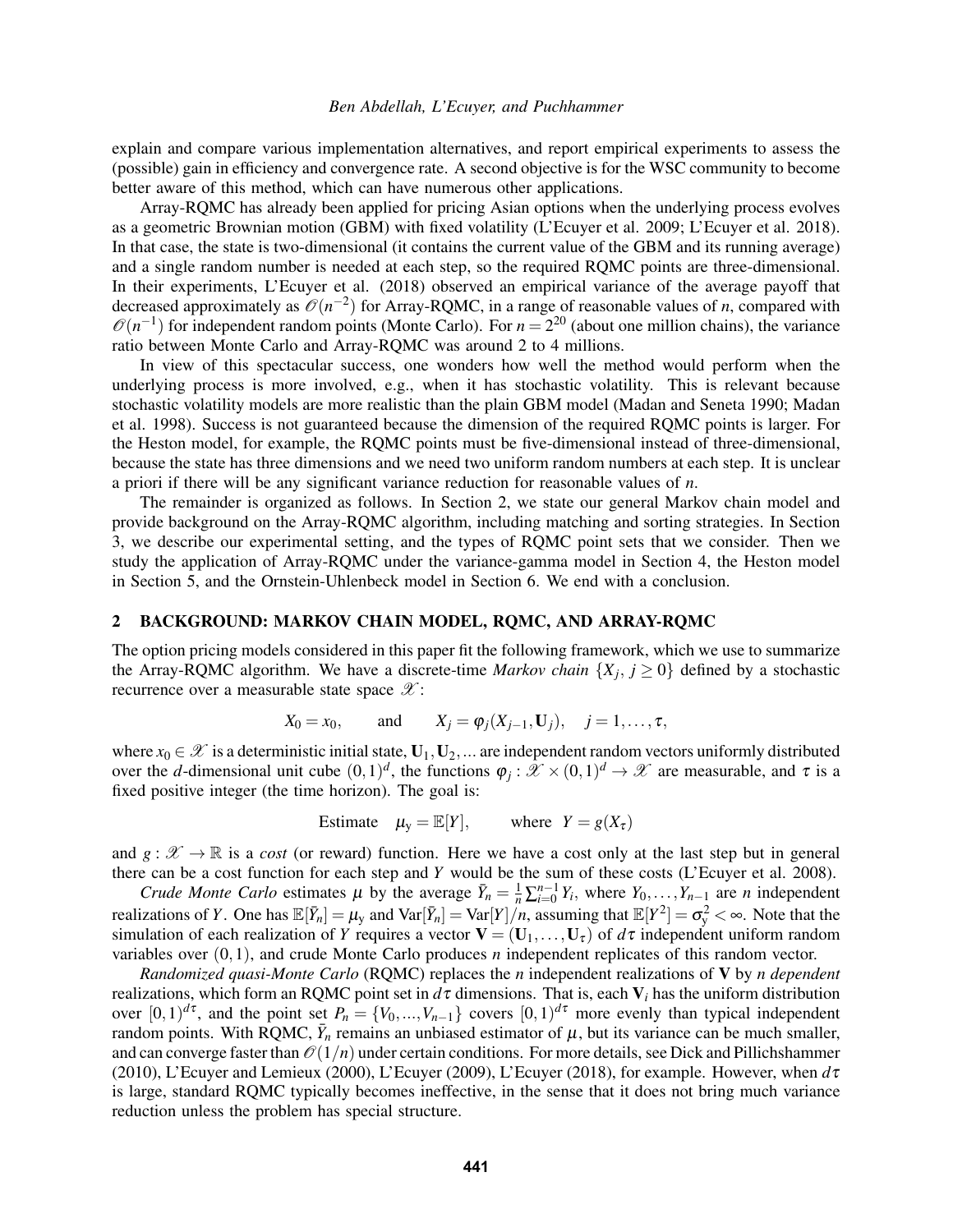### *Ben Abdellah, L'Ecuyer, and Puchhammer*

*Array-RQMC* is an alternative approach developed specifically for Markov chains [\(L'Ecuyer et al. 2006;](#page-10-2) [L'Ecuyer et al. 2008;](#page-10-4) [L'Ecuyer et al. 2018\)](#page-10-11). To explain how it works, let us first suppose for simplicity (we will relax it later) that there is a mapping  $h : \mathcal{X} \to \mathbb{R}$ , that assigns to each state a *value* (or score) which summarizes in a single real number the most important information that we should retain from that state (like the value function in stochastic dynamic programming). This *h* is called the *sorting function*. The algorithm simulates *n* (dependent) realizations of the chain "in parallel". Let  $X_{i,j}$  denote the state of chain *i* at step *j*, for  $i = 0, ..., n-1$  and  $j = 0, ..., \tau$ . At step *j*, the *n* chains are sorted by increasing order of their values of  $h(X_{i,i-1})$ , the *n* points of an RQMC point set in  $d+1$  dimensions are sorted by their first coordinate, and each point is matched to the chain having the same position in this ordering. Each chain *i* is then moved forward by one step, from state  $X_{i,j-1}$  to state  $X_{i,j}$ , using the *d* other coordinates of its assigned RQMC point. Then we move on to the next step, the chains are sorted again, and so on.

The sorting function can in fact be more general and have the form  $h: \mathscr{X} \to \mathbb{R}^c$  for some small integer  $c \geq 1$ . Then the mapping between the chains and the points must be realized in a *c*-dimensional space, i.e., via some kind of *c*-dimensional multivariate sort. The RQMC points then have  $c + d$  coordinates, and are sorted with the same *c*-dimensional multivariate sort based on their first *c* coordinates, and mapped to the corresponding chains. The other *d* coordinates are used to move the chains ahead by one step. In practice, the first *c* coordinates of the RQMC points do not have to be randomized at each step; they are usually fixed and the points are already sorted in the correct order based on these coordinates.

Some multivariate sorts are described and compared by [El Haddad et al. \(2008\),](#page-10-5) [L'Ecuyer et al. \(2009\),](#page-10-6) [L'Ecuyer \(2018\).](#page-10-15) For example, in a *multivariate batch sort*, we select positive integers  $n_1, \ldots, n_c$  such that  $n = n_1 \dots n_c$ . The states are first sorted by their first coordinate in  $n_1$  packets of size  $n/n_1$ , then each packet is sorted by the second coordinate into  $n_2$  packets of size  $n/n_1n_2$ , and so on. The RQMC points are sorted in exactly the same way, based on their first *c* coordinates. In the *multivariate split sort*, we assume that  $n = 2^e$  and we take  $n_1 = n_2 = \cdots = n_e = 2$ . That is, we first split the points in 2 packets based on the first coordinate, then split each packet in two by the second coordinate, and so on. If  $e > c$ , after *c* splits we get back to the first coordinate and continue.

Examples of heuristic sorting functions  $h : \mathcal{X} \to \mathbb{R}$  are given in [\(L'Ecuyer et al. 2008;](#page-10-4) [L'Ecuyer et al.](#page-10-11) [2018\)](#page-10-11). Wächter and Keller (2008) and [Gerber and Chopin \(2015\)](#page-10-10) suggested to first map the *c*-dimensional states to  $[0,1]^c$  and then use a space filling curve in  $[0,1]^c$  to map them to  $[0,1]$ , which provides a total order. [Gerber and Chopin \(2015\)](#page-10-10) proposed to map the states to  $[0,1]^{c}$  via a component-wise rescaled logistic transformation, then order them with a Hilbert space-filling curve. See [L'Ecuyer et al. \(2018\)](#page-10-11) for a more detailed discussion. Under smoothness conditions, they proved that the resulting unbiased Array-RQMC estimator has  $o(1/n)$  variance, which beats the  $O(1/n)$  Monte Carlo rate.

Algorithm [1](#page-2-0) states the Array-RQMC procedure in our setting. Indentation delimits the scope of the "for" loops. For any choice of sorting function *h*, the average  $\hat{\mu}_{\text{argmc},n} = \bar{Y}_n$  returned by this algorithm is always an *unbiased* estimator of  $\mu$ . An unbiased estimator of  $\text{Var}[\bar{Y}_n]$  can be obtained by making m independent realizations of  $\hat{\mu}_{\text{argmc},n}$  and computing their *empirical variance*.

<span id="page-2-0"></span>

| <b>Algorithm 1:</b> Array-RQMC Algorithm for Our Setting                                                                                            |  |
|-----------------------------------------------------------------------------------------------------------------------------------------------------|--|
| for $i = 0, , n-1$ do $X_{i,0} \leftarrow x_0$ ;                                                                                                    |  |
| for $j = 1, 2, \ldots, \tau$ do                                                                                                                     |  |
| Sorting: Compute an appropriate permutation $\pi_i$ of the <i>n</i> chains, based on                                                                |  |
| the $h(X_{i,i-1})$ , to match the <i>n</i> states with the RQMC points;                                                                             |  |
| Randomize afresh the RQMC points $\{U_{0,i},,U_{n-1,i}\};$                                                                                          |  |
| <b>for</b> $i = 0, , n - 1$ <b>do</b> $X_{i,j} = \varphi_j(X_{\pi_i(i),j-1}, \mathbf{U}_{i,j});$                                                    |  |
| <b>return</b> the average $\hat{\mu}_{\text{arame},n} = \overline{Y}_n = (1/n) \sum_{i=0}^{n-1} g(X_{i,\tau})$ as an estimate of $\mu_{\text{v}}$ . |  |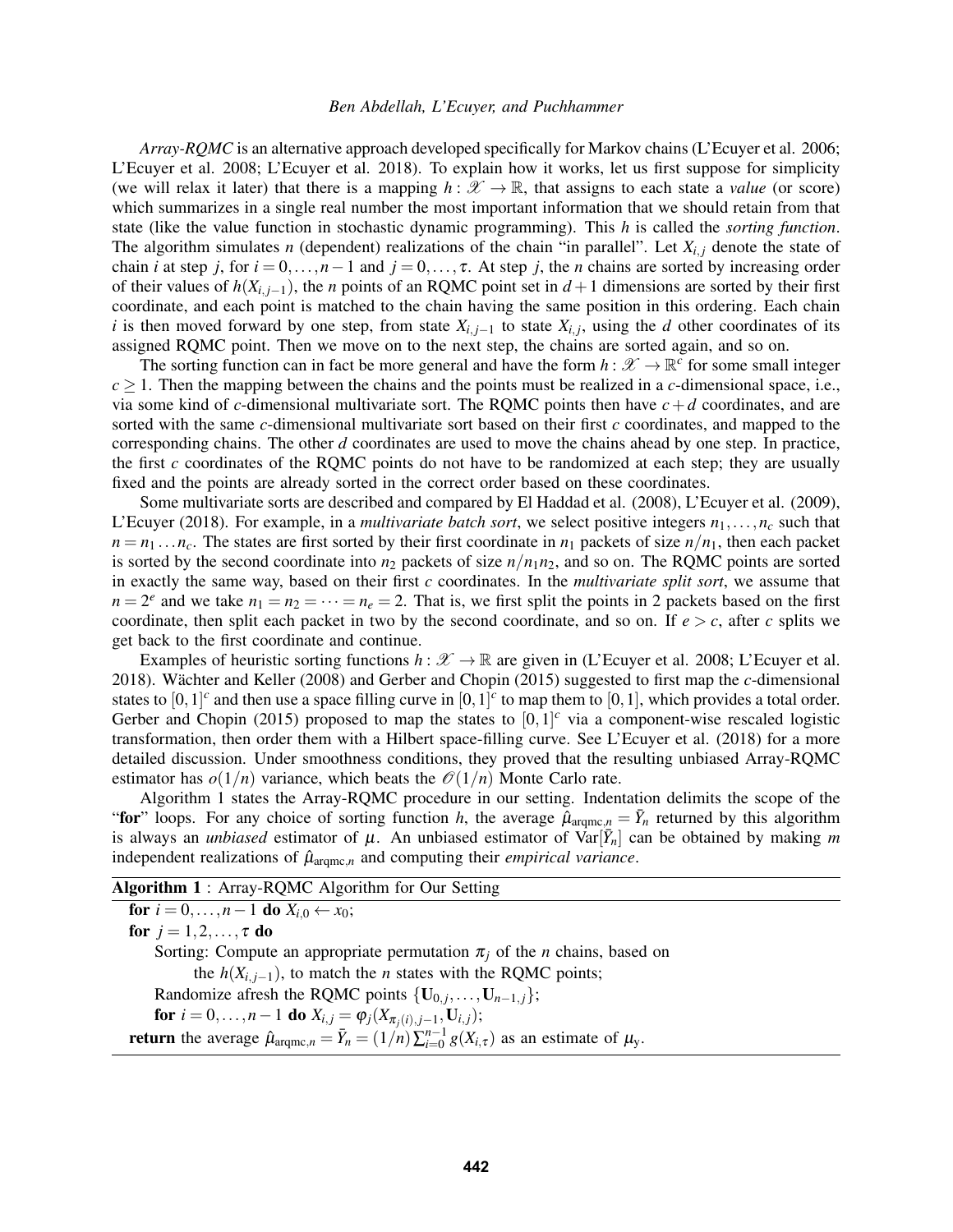## <span id="page-3-0"></span>3 EXPERIMENTAL SETTING

For all the option pricing examples in this paper, we have an asset price that evolves as a stochastic process  $\{S(t), t \geq 0\}$  and a payoff that depends on the values of this process at fixed observation times  $0 = t_0 < t_1 < t_2 < ... < t_c = T$ . More specifically, for given constants r (the interest rate) and K (the strike price), we consider an *European option* whose payoff is

$$
Y = Y_e = g(S(T)) = e^{-rT} \max(S(T) - K, 0)
$$

and a discretely-observed *Asian option* whose payoff is

$$
Y = Y_a = g(\bar{S}) = e^{-rT} \max(\bar{S} - K, 0)
$$

where  $\bar{S} = (1/c)\sum_{j=1}^{c} S(t_j)$ . In this second case, the running average  $\bar{S}_j = (1/j)\sum_{\ell=1}^{j} S(t_j)$  $\int_{\ell=1}^{J} S(t_{\ell})$  must be kept in the state of the Markov chain. The information required for the evolution of  $S(t)$  depends on the model and is given for each model in forthcoming sections. It must be maintained in the state. For the case where *S* is a plain GBM, the state of the Markov chain at step *j* can be taken as  $X_j = (S(t_j), \bar{S}_j)$ , a two-dimensional state, as was done in [L'Ecuyer et al. \(2009\)](#page-10-6) and [L'Ecuyer et al. \(2018\).](#page-10-11)

In our examples, the states are always multidimensional. To match them with the RQMC points, we will use a split sort, a batch sort, and a Hilbert-curve sort, and compare these alternatives. The Hilbert sort requires a transformation of the  $\ell$ -dimensional states to the unit hypercube  $[0,1]^{\ell}$ . For this, we use a *logistic transformation* defined by  $\psi(x) = (\psi_1(x_1), ..., \psi_\ell(x_\ell)) \in [0,1]^\ell$  for all  $x = (x_1, ..., x_\ell) \in \mathcal{X}$ , where

$$
\psi_j(x_j) = \left[1 + \exp\left(-\frac{x_j - x_j}{\bar{x}_j - \underline{x}_j}\right)\right]^{-1}, \quad j = 1, ..., \ell,
$$

with constants  $\bar{x}_j = \mu_j + 2\sigma_j$  and  $\underline{x}_j = \mu_j - 2\sigma_j$  in which  $\mu_j$  and  $\sigma_j$  are estimates of the mean and the variance of the distribution of the *j*th coordinate of the state. In Section [4,](#page-4-0) we will also consider just taking a linear combination of the two coordinates, to map a two-dimensional state to one dimension.

For RQMC, we consider

- (1) Independent points, which corresponds to crude Monte Carlo (MC);
- (2) Stratified sampling over the unit hypercube (Stratif);
- (3) Sobol' points with a random linear matrix scrambling and a digital random shift (Sobol'+LMS);
- (4) Sobol' points with nested uniform scrambling (Sobol'+NUS);
- (5) A rank-1 lattice rule with a random shift modulo 1 followed by a baker's transformation (Lattice+baker).

The first two are not really RQMC points, but we use them for comparison. For stratified sampling, we divide the unit hypercube into  $n = k^{\ell+d}$  congruent subcubes for some integer  $k > 1$ , and we draw one point randomly in each subcube. For a given target *n*, we take *k* as the integer for which  $k^{\ell+d}$  is closest to this target *n*. For the Sobol' points, we took the default direction numbers in SSJ, which are from [Lemieux](#page-11-3) [et al. \(2004\).](#page-11-3) The LMS and NUS randomizations are explained in [Owen \(2003\)](#page-11-4) and [L'Ecuyer \(2009\).](#page-10-14) For the rank-1 lattice rules, we used generating vectors found by Lattice Builder [\(L'Ecuyer and Munger 2016\)](#page-10-16), using the  $\mathcal{P}_2$  criterion with order-dependent weights  $(0.8)^k$  for projections of order *k*.

For each example, each sorting method, each type of point set, and each selected value of *n*, we ran simulations to estimate  $Var[\bar{Y}_n]$ . For the stratified and RQMC points, this variance was estimated by replicating the RQMC scheme  $m = 100$  times independently. For a fair comparison with the MC variance  $\sigma_y^2 = \text{Var}[Y]$ , for these point sets we used the *variance per run*, defined as  $n\text{Var}[\bar{Y}_n]$ . We define the *variance reduction factor* (VRF) for a given method compared with MC by  $\sigma_y^2/(n\text{Var}[\bar{Y}_n])$ . In each case, we fitted

a linear regression model for the variance per run as a function of *n*, in log-log scale. We denote by  $\hat{\beta}$  the regression slope estimated by this linear model.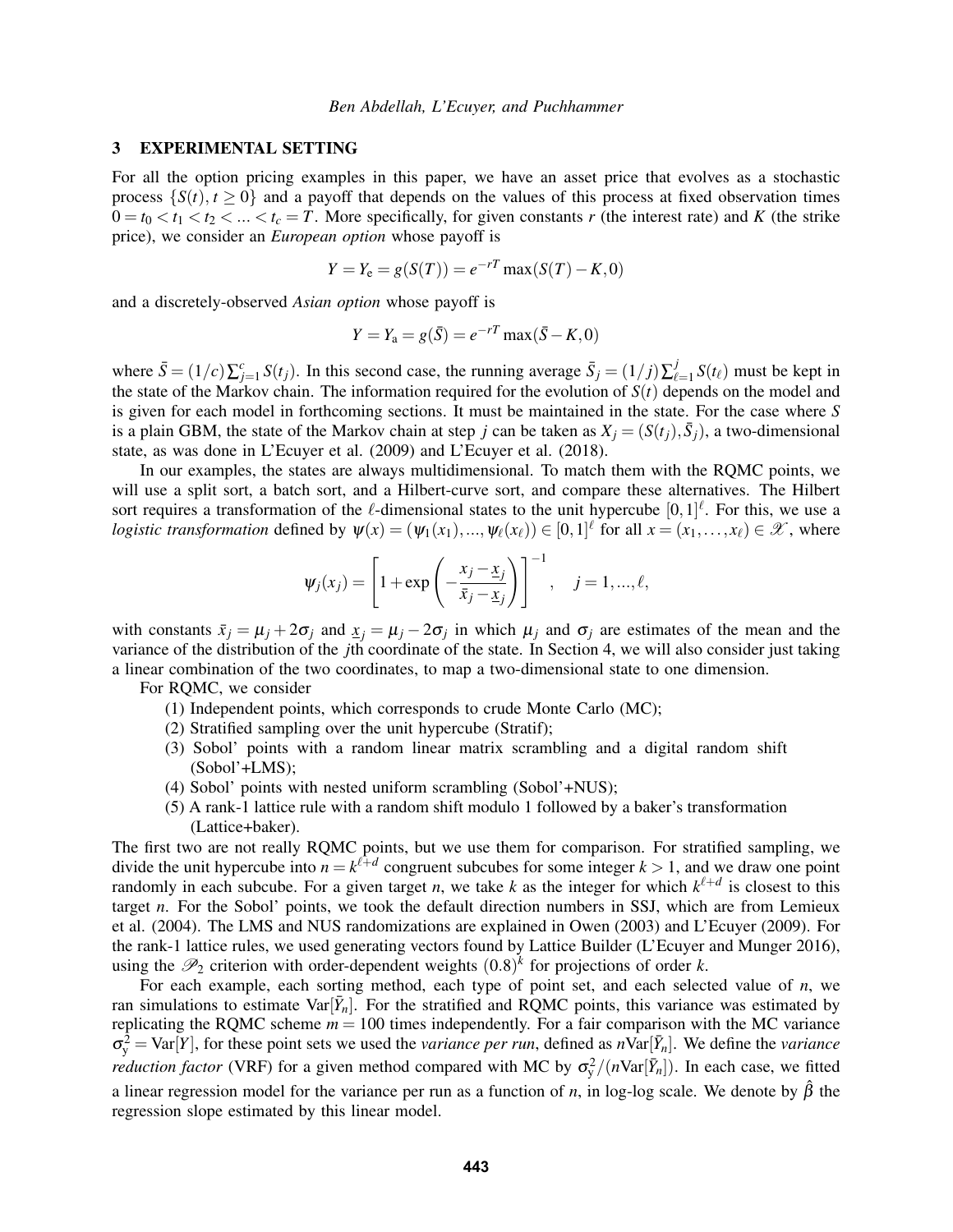#### *Ben Abdellah, L'Ecuyer, and Puchhammer*

In the remaining sections, we explain how the process  $\{S(t), t \ge 0\}$  is defined in each case, how it is simulated. We show how we can apply Array-RQMC and we provide numerical results. All the experiments were done in Java using the SSJ library [\(L'Ecuyer and Buist 2005;](#page-10-17) [L'Ecuyer 2016\)](#page-10-18).

# <span id="page-4-0"></span>4 OPTION PRICING UNDER A VARIANCE-GAMMA PROCESS

The *variance-gamma* (VG) model was proposed for option pricing by [Madan and Seneta \(1990\)](#page-11-0) and [Madan,](#page-11-1) [Carr, and Chang \(1998\),](#page-11-1) and further studied by [Fu et al. \(1998\),](#page-10-19) [Avramidis et al. \(2003\),](#page-10-20) [Avramidis and](#page-10-21) [L'Ecuyer \(2006\),](#page-10-21) for example. A VG process is essentially a Brownian process for which the time clock runs at random and time-varying speed driven by a gamma process. The VG process with parameters  $(\theta, \sigma^2, v)$  is defined as  $Y = \{Y(t) = X(G(t)), t \ge 0\}$  where  $X = \{X(t), t \ge 0\}$  is a Brownian motion with drift and variance parameters  $\theta$  and  $\sigma^2$ , and  $G = \{G(t), t \ge 0\}$  is a gamma process with drift and volatility parameters 1 and *v*, independent of *X*. This means that  $X(0) = 0$ ,  $G(0) = 0$ , both *B* and *G* have independent increments, and for all  $t \ge 0$  and  $\delta > 0$ , we have  $X(t + \delta) - X(t) \sim \text{Normal}(\delta \theta, \delta \sigma^2)$ , a normal random variable with mean  $\delta\theta$  and variance  $\delta\sigma^2$ , and  $G(t+\delta)-G(t) \sim \text{Gamma}(\delta/v,v)$ , a gamma random variable with mean  $\delta$  and variance  $\delta v$ . The gamma process is always non-decreasing, which ensures that the time clock never goes backward. In the VG model for option pricing, the asset value follows the *geometric variance-gamma* (GVG) process  $S = \{S(t), t \ge 0\}$  defined by

$$
S(t) = S(0) \exp [(r + \omega)t + X(G(t))],
$$

where  $\omega = \ln(1 - \theta v - \sigma^2 v/2)/v$ .

To generate realizations of  $\bar{S}$  for this process, we must generate  $S(t_1),...,S(t_{\tau})$ , and there are many ways of doing this. With Array-RQMC, we want to do it via a Markov chain with a low-dimensional state. The running average  $\bar{S}_j$  must be part of the state, as well as sufficient information to generate the future of the path. A simple procedure for generating the path is to sample sequentially  $G(t_1)$ , then  $Y(t_1) = X(G(t_1))$  conditional on  $G(t_1)$ , then  $G(t_2)$  conditional on  $G(t_1)$ , then  $Y(t_2) = X(G(t_2))$  conditional on  $(G(t_1), G(t_2), Y(t_1))$ , and so on. We can then compute any  $S(t_i)$  directly from  $Y(t_i)$ .

It is convenient to view the sampling of  $(G(t_i), Y(t_i))$  conditional on  $(G(t_{i-1}), Y(t_{i-1}))$  as one step (step *j*) of the Markov chain. The state of the chain at step *j* − 1 can be taken as  $X_{j-1} = (G(t_{j-1}), Y(t_{j-1}), \overline{S}_{j-1})$ , so we have a three-dimensional state, and we need two independent uniform random numbers at each step, one to generate  $G(t_i)$  and the other to generate  $Y(t_i) = X(G(t_i))$  given  $(G(t_{i-1}), G(t_i), Y(t_{i-1}))$ , both by inversion. Applying Array-RQMC with this setting would require a five-dimensional RQMC point set at each step, unless we can map the state to a lower-dimensional representation.

However, a key observation here is that the distribution of the increment  $\Delta Y_j = Y(t_j) - Y(t_{j-1})$  depends only on the increment  $\Delta_i = G(t_i) - G(t_{i-1})$  and not on  $G(t_{i-1})$ . This means that there is no need to memorize the latter in the state! Thus, we can define the state at step *j* as the two-dimensional vector  $X_j = (Y(t_j), \bar{S}_j)$ , or equivalently  $X_j = (S(t_j), \bar{S}_j)$ , and apply Array-RQMC with a four-dimensional RQMC point set if we use a two-dimensional sort for the states, and a three-dimensional RQMC point set if we map the states to a one-dimensional representation (using a Hilbert curve or a linear combination of the coordinates, for example). At step *j*, we generate  $\Delta_i \sim \text{Gamma}((t_i - t_{i-1})/v, v)$  by inversion using a uniform random variate  $U_{j,1}$ , i.e., via  $\Delta_j = F_j^{-1}(U_{j,1})$  where  $F_j$  is the cdf of the Gamma $((t_j - t_{j-1})/v, v)$ distribution, then  $\Delta Y_j$  by inversion from the normal distribution with mean  $\theta \Delta_j$  and variance  $\sigma^2 \Delta_j$ , using a uniform random variate  $U_{j,2}$  $U_{j,2}$  $U_{j,2}$ . Algorithm 2 summarizes this procedure. The symbol  $\Phi$  denotes the standard normal cdf. We have

$$
X_j = (Y(t_j), \bar{S}_j) = \varphi_j(Y(t_{j-1}), \bar{S}_{j-1}, U_{j,1}, U_{j,2})
$$

where  $\varphi_j$  is defined by the algorithm. The payoff function is  $g(X_c) = \overline{S}_c = \overline{S}$ .

With this two-dimensional state representation, if we use a split sort or batch, we need four-dimensional RQMC points. With the Hilbert-curve sort, we only need three-dimensional RQMC points. We also tried a simple linear mapping  $h_j : \mathbb{R}^2 \to \mathbb{R}$  defined by  $h_j(S(t_j), \bar{S}_j) = b_j \bar{S}_j + (1 - b_j)S(t_j)$  where  $b_j = (j - 1)/(\tau - 1)$ .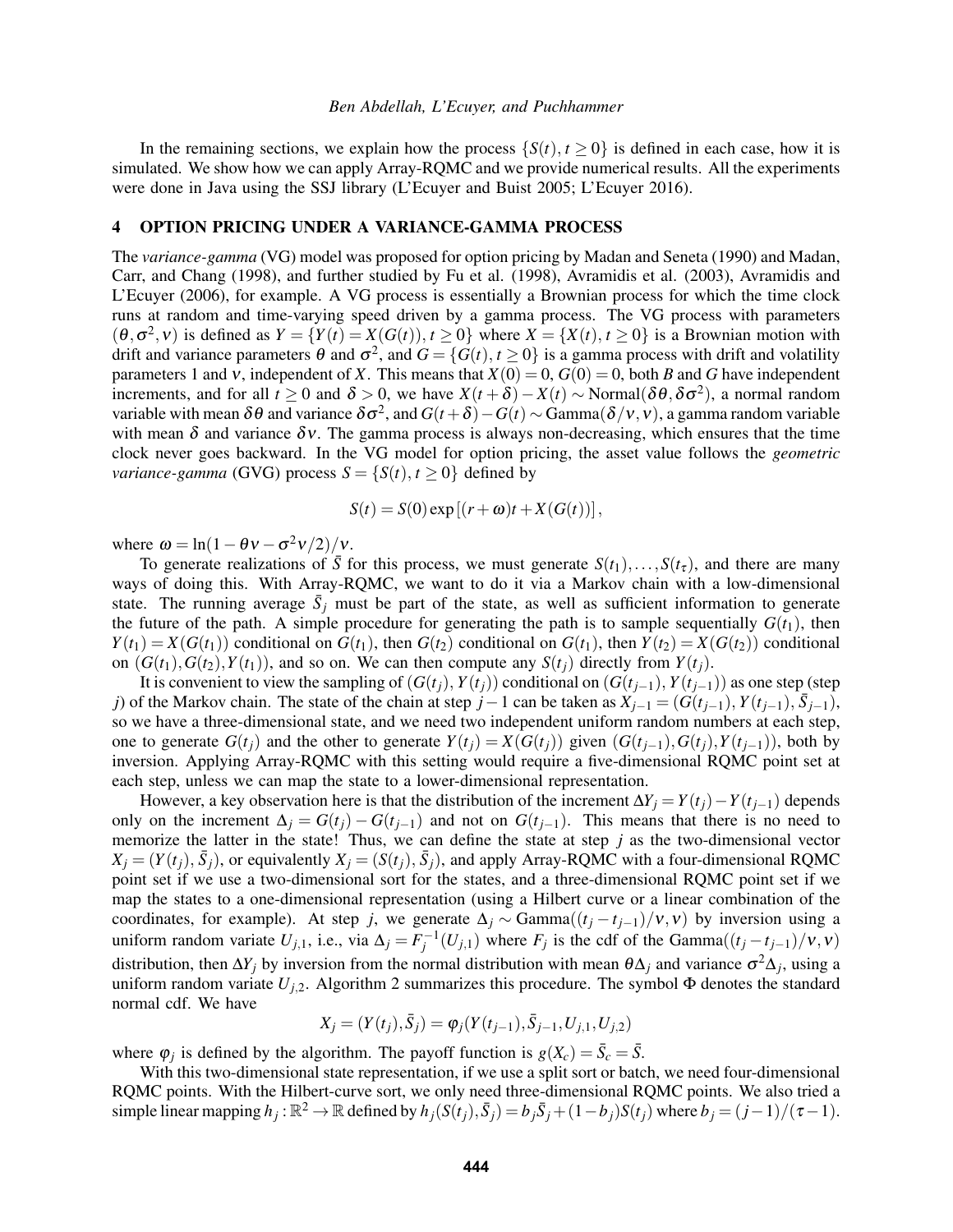<span id="page-5-0"></span>Algorithm 2 Computing  $X_j = (Y(t_j), \bar{S}_j)$  given  $(Y(t_{j-1}), \bar{S}_{j-1})$ , for  $1 \le j \le \tau$ .

Generate  $U_{j,1}, U_{j,2} \sim \text{Uniform}(0,1)$ , independent;  $\Delta_j = F_j^{-1}(U_{j,1}) \sim \text{Gamma}((t_j - t_{j-1})/v, v);$  $Z_j = \Phi^{-1}(U_{j,2}) \sim \text{Normal}(0,1);$  $Y(t_j) \leftarrow Y(t_{j-1}) + \theta \Delta_j + \sigma \sqrt{\Delta_j} Z_j;$  $S(t_i) \leftarrow S(0) \exp[(r + \omega)t_i + Y(t_i)];$  $\bar{S}_j = \frac{[(j-1)\bar{S}_{j-1} + S(t_j)]}{j}$ ;

At each step *j*, this  $h_j$  maps the state  $X_j$  to a real number  $h_j(X_j)$ , and we sort the states by increasing order of their value of  $h_j(X_j)$ . It uses a convex linear combination of  $S(t_j)$  and  $\bar{S}_j$  whose coefficients depend on *j*. The rationale for the (heuristic) choice of  $b_j$  is that in the late steps (when *j* is near  $\tau$ ), the current average  $\bar{S}_j$  is more important (has more predictive power for the final payoff) than the current  $S(t_j)$ , whereas in the early steps, the opposite is true.

We made an experiment with the following model parameters, taken from [Avramidis and L'Ecuyer](#page-10-21) [\(2006\):](#page-10-21)  $\theta = -0.1436$ ,  $\sigma = 0.12136$ ,  $v = 0.3$ ,  $r = 0.1$ ,  $T = 240/365$ ,  $\tau = 10$ ,  $t_i = 24j/365$  for  $j = 1, ..., \tau$ ,  $K = 100$ , and  $S(0) = 100$ . The time unit is one year, the horizon is 240 days, and there is an observation time every 24 days. The exact value of the expected payoff for the Asian option is  $\mu \approx 8.36$ , and the MC variance per run is  $\sigma_y^2 = \text{Var}[Y_a] \approx 59.40$ .

<span id="page-5-1"></span>Table 1: Regression slopes  $\hat{\beta}$  for log<sub>2</sub> Var[ $\hat{\mu}_n^{\text{argmc}}$ ] vs log<sub>2</sub>(*n*), and VRF compared with MC for  $n = 2^{20}$ , denoted VRF20, for the Asian option under the VG model.

| Sort                                   | Point sets    | β       | <b>VRF20</b> |
|----------------------------------------|---------------|---------|--------------|
| Split sort                             | MC            | $-1$    | 1            |
|                                        | Stratif       | $-1.17$ | 42           |
|                                        | Sobol'+LMS    | $-1.77$ | 91,550       |
|                                        | Sobol'+NUS    | $-1.80$ | 106,965      |
|                                        | Lattice+baker | $-1.83$ | 32,812       |
|                                        | МC            | $-1$    | 1            |
| Batch sort                             | Stratif       | $-1$    | 42           |
| $(n_1 = n_2)$                          | Sobol'+LMS    | $-1.71$ | 100,104      |
|                                        | Sobol'+NUS    | $-1.54$ | 90,168       |
|                                        | Lattice+baker | $-1.95$ | 58,737       |
| Hilbert sort<br>(with logistic<br>map) | МC            | $-1$    |              |
|                                        | Stratif       | $-1.43$ | 204          |
|                                        | Sobol'+LMS    | $-1.59$ | 68,297       |
|                                        | Sobol'+NUS    | $-1.67$ | 79,869       |
|                                        | Lattice+baker | $-1.55$ | 45,854       |
|                                        | MC            | $-1$    | 1            |
| Linear map                             | Stratif       | $-1.35$ | 192          |
| sort                                   | Sobol'+LMS    | $-1.64$ | 115,216      |
|                                        | Sobol'+NUS    | $-1.75$ | 166,541      |
|                                        | Lattice+baker | $-1.72$ | 68,739       |

Table [1](#page-5-1) summarizes the results. For each selected sorting method and point set, we report the estimated slope  $\hat{\beta}$  for the linear regression model of log<sub>2</sub> Var $[\hat{\mu}_n^{\text{argmc}}]$  as a function of log<sub>2</sub>(*n*) obtained from  $m = 100$ independent replications with  $n = 2^e$  for  $e = 16, ..., 20$ , as well as the variance reduction factors (VRF) observed for  $n = 2^{20}$  (about one million samples), denoted VRF20. For MC, the exact slope (or convergence rate)  $\beta$  is known to be  $\beta = -1$ . We see from the table that Array-RQMC provides much better convergence rates (at least empirically), and reduces the variance by very large factors for  $n = 2^{20}$ . Interestingly, the largest factors are obtained with the Sobol' points combined with our heuristic linear map sort, although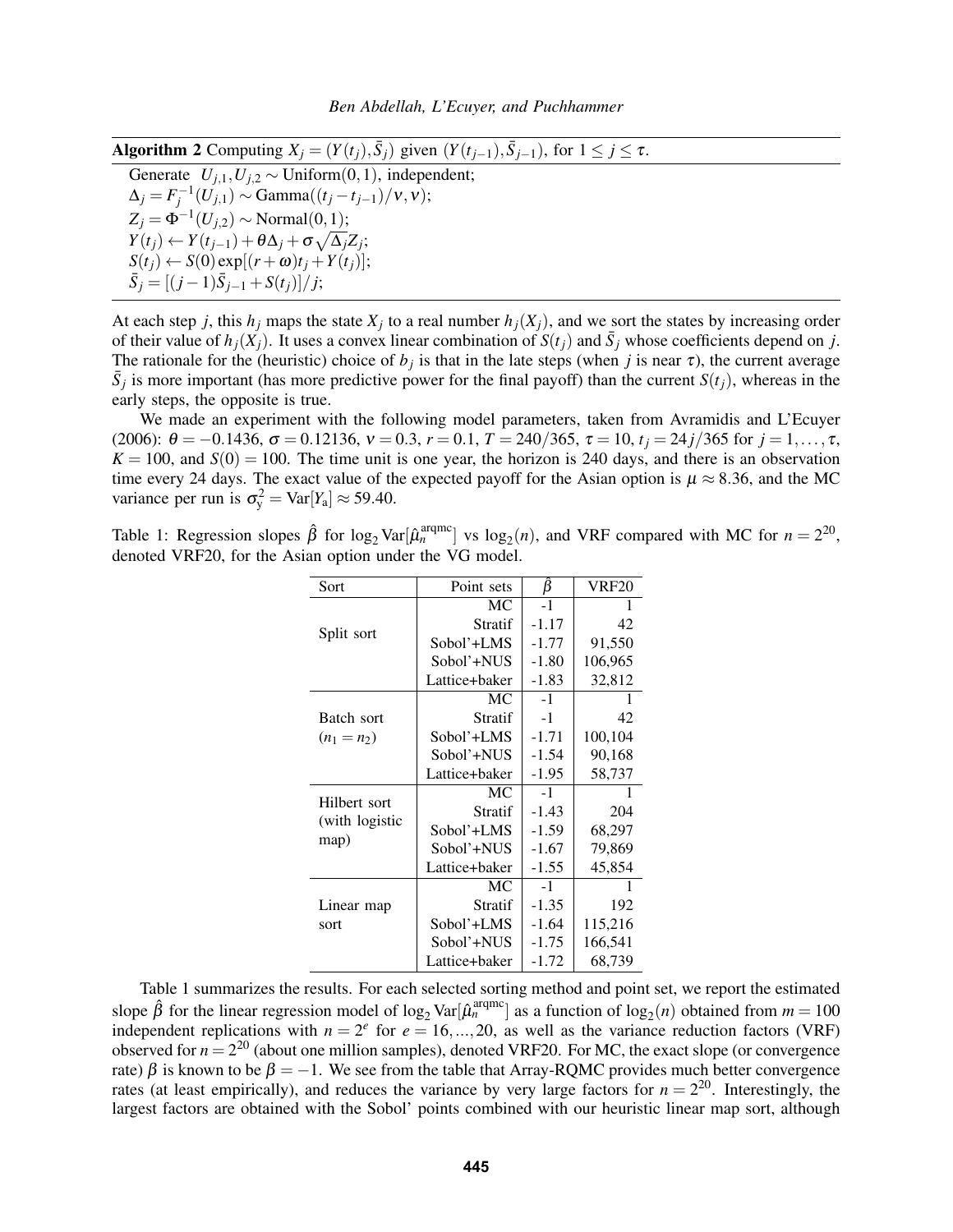*Ben Abdellah, L'Ecuyer, and Puchhammer*



<span id="page-6-0"></span>Figure 1: Plots of empirical  $\log_2 \text{Var}[\hat{\mu}_n^{\text{argmc}}]$  vs  $\log_2(n)$  for various sorts and point sets, based on  $m = 100$ independent replications. Left to right: split sort, batch sort, Hilbert sort, linear map sort.

the other sorts are also doing quite well. Figure [1](#page-6-0) shows plots of  $log_2 \text{Var}[\hat{\mu}_n^{\text{argmc}}]$  vs  $log_2(n)$  for selected sorts. It gives an idea of how well the linear model fits in each case.

There are other ways of defining the steps of the Markov chain for this example. For example, one can have one step for each Uniform $(0,1)$  random number that is generated. This would double the number of steps, from *c* to 2*c*. We generate  $\Delta_1$  in the first step,  $Y(t_1)$  in the second step,  $\Delta_2$  in the third step,  $Y(t_2)$  in the fourth step, and so on. Generating a single uniform per step instead of two reduces by 1 the dimension of the required RQMC point set. At odd step numbers, when we generate a  $\Delta_j$ , the state can still be taken as  $(Y(t_{j-1}), \bar{S}_{j-1})$  and we only need three-dimensional RQMC points, so we save one dimension. But at even step numbers, we need  $\Delta_j$  to generate  $Y(t_j)$ , so we need a three-dimensional state  $(Y(t_{j-1}), \Delta_j, \bar{S}_{j-1})$ and four-dimensional RQMC points. We tried this approach and it did not perform better than the one described earlier, with two uniforms per step. It is also more complicated to implement.

[Avramidis et al. \(2003\),](#page-10-20) [Avramidis and L'Ecuyer \(2006\)](#page-10-21) describe other ways of simulating the VG process, for instance Brownian and gamma bridge sampling (BGBS) and difference of gammas bridge sampling (DGBS). BGBS generates first  $G(t_c)$  then  $Y(t_c)$ , then conditional on this it generates  $G(t_c/2)$ then  $Y(t_{c/2})$  (assuming that *c* is even), and so on. DGBS writes the VG process *Y* as a difference of two independent gamma processes and simulate both using the bridge idea just described: first generate the values of the two gamma processes at  $t_c$ , then at  $t_c/2$ , etc. When using classical RQMC, these sampling methods brings an important variance reduction compared with the sequential one we use here for our Markov chain. Combining them with Array-RQMC is impractical, however, because the dimension of the state (the number of values that we need to remember and use for the sorting) grows up to about  $c$ , which is much to high, and the implementation is much more complicated. Also, these methods are effective when *c* is a power or 2 and  $t_j = jT/c$ , because then the conditional sampling for the gamma process is always from a symmetrical beta distribution and there is an efficient inversion method for that [\(L'Ecuyer](#page-10-22) [and Simard 2006\)](#page-10-22), but they are less effective otherwise. For comparison, we made an experiment using classical RQMC with these methods for the same numerical example as given here, but with  $c = 8$  and  $c = 16$  instead of  $c = 10$ , to have powers of 2, and  $t_j = jT/c$ . For Sobol'+LMS with  $n = 2^{20}$ , for  $d = 16$ , the values of VRF20 for BGSS, BGBS, and DGBS were 85, 895, 550, respectively. For  $d = 8$ , these values were 183, 1258, and 3405. The VRF20 values for Sobol'+LMS in table 1 and are much larger that these, showing that Array-RQMC can provide much larger variance reductions.

For this VG model, we do not report results on the European option with Array-RQMC, because the Markov chain would have only one step: We can generate directly  $G(t_c)$  and then  $Y(t_c)$ . For this, ordinary RQMC works well enough [\(L'Ecuyer 2018\)](#page-10-15).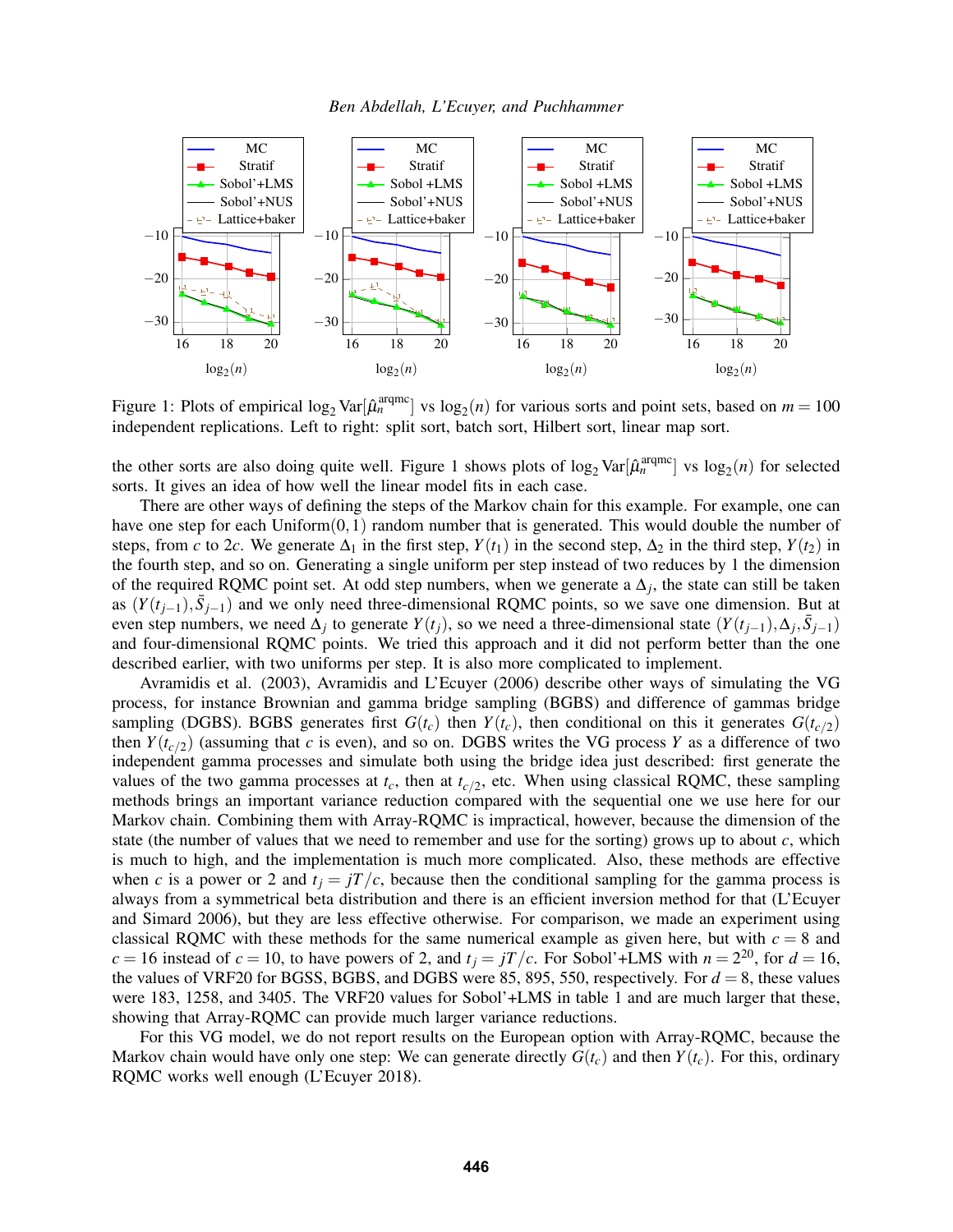### <span id="page-7-0"></span>5 OPTION PRICING UNDER THE HESTON VOLATILITY MODEL

The Heston volatility model is defined by the following two-dimensional stochastic differential equation:

$$
dS(t) = rS(t)dt + V(t)^{1/2}S(t)dB_1(t),
$$
  
\n
$$
dV(t) = \lambda(\sigma^2 - V(t))dt + \xi V(t)^{1/2}dB_2(t),
$$

for  $t \geq 0$ , where  $(B_1, B_2)$  is a pair of standard Brownian motions with correlation  $\rho$  between them, *r* is the risk-free rate,  $\sigma^2$  is the long-term average variance parameter,  $\lambda$  is the rate of return to the mean for the variance, and  $\xi$  is a volatility parameter for the variance. The processes  $S = \{S(t), t \ge 0\}$  and  $V = \{V(t), t \ge 0\}$  represent the asset price and the volatility, respectively, as a function of time. We will examine how to estimate the price of European and Asian options with Array-RQMC under this model. Since we do not know how to generate  $(S(t + \delta), V(t + \delta))$  exactly from its conditional distribution given  $(S(t), V(t))$  in this case, we have to discretize the time. For this, we use the Euler method with  $\tau$  time steps of length  $\delta = T/\tau$  to generate a skeleton of the process at times  $w_i = j\delta$  for  $j = 1, ..., \tau$ , over [0,*T*]. For the Asian option, we assume for simplicity that the observation times  $t_1, \ldots, t_c$  used for the payoff are all multiples of  $\delta$ , so each of them is equal to some  $w_j$ .

<span id="page-7-1"></span>Table 2: Regression slopes  $\hat{\beta}$  for log<sub>2</sub> Var[ $\hat{\mu}_n^{\text{argmc}}$ ] vs log<sub>2</sub>(*n*), and VRF compared with MC for  $n = 2^{20}$ , denoted VRF20, for the Asian option under the Heston model.

|                                     |                | European |              | Asian   |       |
|-------------------------------------|----------------|----------|--------------|---------|-------|
| Sort                                | Point sets     | β        | <b>VRF20</b> | β       | VRF20 |
| Split sort                          | МC             | $-1$     |              | $-1$    |       |
|                                     | <b>Stratif</b> | $-1.26$  | 103          | $-1.29$ | 38    |
|                                     | Sobol'+LMS     | $-1.59$  | 44,188       | $-1.48$ | 6,684 |
|                                     | Sobol'+NUS     | -1.46    | 30,616       | $-1.46$ | 5,755 |
|                                     | Lattice+baker  | $-1.50$  | 26,772       | $-1.55$ | 5,140 |
| Batch sort                          | МC             | $-1$     |              | $-1$    |       |
|                                     | Stratif        | $-1.24$  | 91           | $-1.25$ | 33    |
|                                     | Sobol'+LMS     | $-1.66$  | 22,873       | $-1.23$ | 815   |
|                                     | Sobol'+NUS     | $-1.72$  | 30,832       | $-1.38$ | 1,022 |
|                                     | Lattice+baker  | $-1.75$  | 12,562       | $-1.22$ | 762   |
| Hilbert sort (with<br>logistic map) | МC             | $-1$     |              | $-1$    | 1     |
|                                     | Stratif        | $-1.26$  | 43           | $-1.05$ | 29    |
|                                     | Sobol'+LMS     | $-1.14$  | 368          | $-0.87$ | 39    |
|                                     | Sobol'+NUS     | $-1.06$  | 277          | -1.11   | 49    |
|                                     | Lattice+baker  | $-1.12$  | 250          | $-0.89$ | 42    |

Following [Giles \(2008\),](#page-10-23) to reduce the bias due to the discretization, we make the change of variable  $W(t) = e^{\lambda t} (V(t) - \sigma^2)$ , with  $dW(t) = e^{\lambda t} \xi V(t)^{1/2} dB_2(t)$ , and apply the Euler method to  $(S, W)$  instead of  $(S, V)$ . The Euler approximation scheme with step size  $\delta$  applied to *W* gives

$$
\widetilde{W}(j\delta) = \widetilde{W}((j-1)\delta) + e^{\lambda(j-1)\delta} \xi (\widetilde{V}((j-1)\delta)\delta)^{1/2} Z_{j,2}.
$$

Rewriting it in terms of *V* by using the reverse identity  $V(t) = \sigma^2 + e^{-\lambda t} W(t)$ , and after some manipulations, we obtain the following discrete-time stochastic recurrence, which we will simulate by Array-RQMC:

$$
\widetilde{V}(j\delta) = \max \left[0, \sigma^2 + e^{-\lambda \delta} \left( \widetilde{V}((j-1)\delta) - \sigma^2 + \xi (\widetilde{V}((j-1)\delta)\delta)^{1/2} Z_{j,2} \right) \right],
$$
  
\n
$$
\widetilde{S}(j\delta) = (1+r\delta) \widetilde{S}((j-1)\delta) + (\widetilde{V}((j-1)\delta)\delta)^{1/2} \widetilde{S}((j-1)\delta) Z_{j,1},
$$

where  $(Z_{j,1}, Z_{j,2})$  is a pair of standard normals with correlation  $\rho$ . We generate this pair from a pair  $(U_{j,1}, U_{j,2})$ of independent Uniform $(0,1)$  variables via  $Z_{j,1} = \Phi^{-1}(U_{j,1})$  and  $Z_{j,2} = \rho Z_{j,1} + \sqrt{1-\rho^2}\Phi^{-1}(U_{j,2})$ . We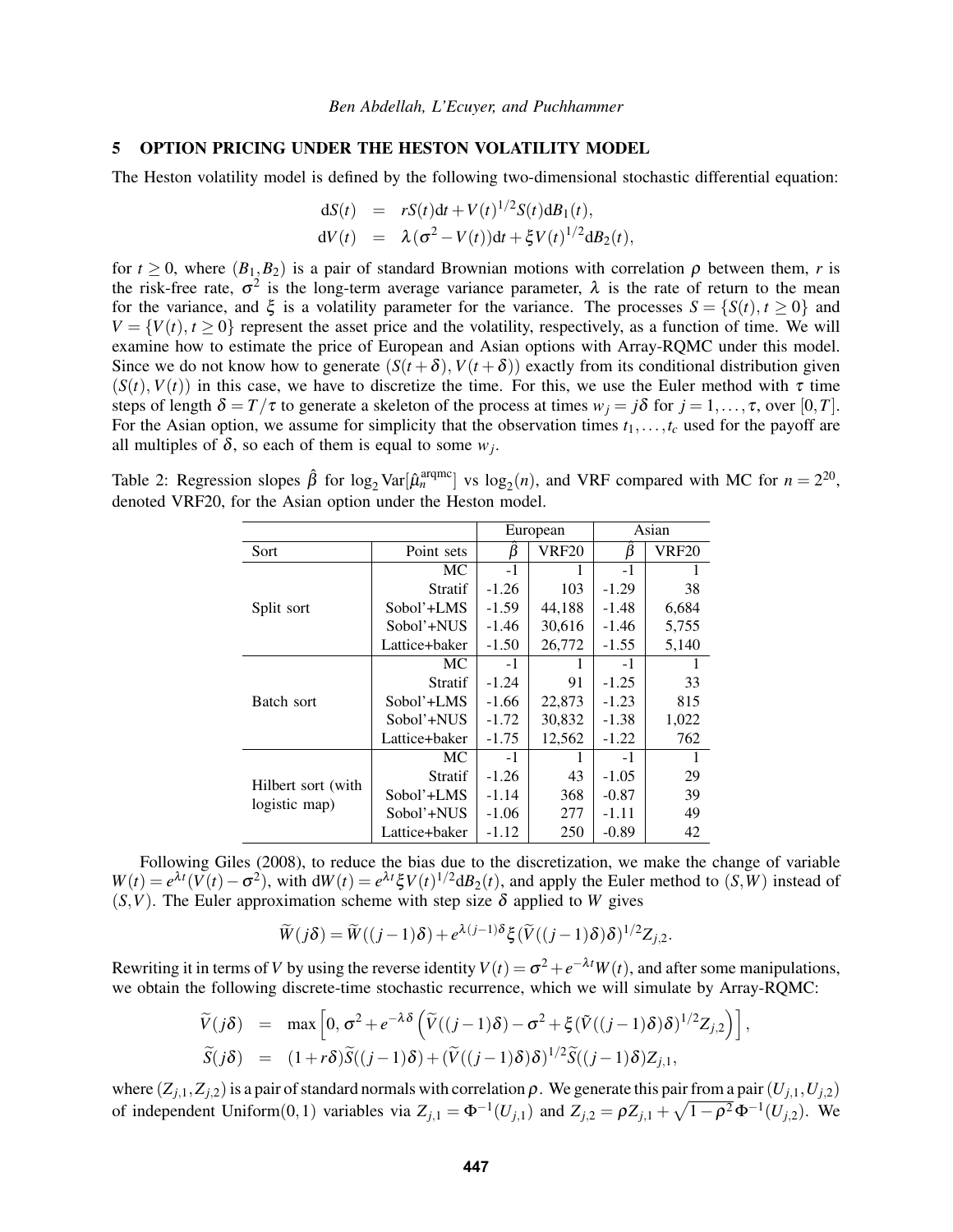



<span id="page-8-0"></span>Figure 2: Plots of empirical  $log_2 \text{Var}[\hat{\mu}_n^{\text{argmc}}]$  vs  $log_2(n)$  for various sorts and point sets, based on  $m = 100$ independent replications, for the Heston model. Asian option (above) and European option (below), with split sort (left), batch sort (middle), and Hilbert sort (right).

then approximate each *S*(*j*δ) by  $\widetilde{S}(j\delta)$ . The running average  $\overline{S}_j$  at step *j* must be the average of the *S*(*t<sub>k</sub>*) at the observation times  $t_k \le w_j = j\delta$ . If we denote  $N_j = \sum_{k=1}^c \mathbb{I}[t_k \le j\delta]$ , we have  $\bar{S}_j = (1/N_j) \sum_{k=1}^{N_j} \mathbb{I}[t_k \le j\delta]$  $\int_{k=1}^{N_j} S(t_k)$ , which we approximate by  $\overline{S}_j = (1/N_j) \sum_{k=1}^{N_j}$  $X_j = (S(j\delta), V(j\delta))$  when  $X_j = (S(j\delta), V(j\delta))$  when pricing the European option and  $X_j = (\tilde{S}(j\delta), \tilde{V}(j\delta), \overline{S}_j)$  when pricing the Asian option. And two uniform random numbers,  $(U_{i,1}, U_{i,2})$ , are required at each step of the chain. We thus need four-dimensional RQMC point sets for the European option and five-dimensional RQMC point sets for the Asian option, if we do not map the state to a lower-dimensional representation. If we map the state to one dimension, as in the Hilbert curve sort, then we only need three-dimensional RQMC points for both option types.

We tried an alternative Markov chain definition in which the chain advances by one step each time a uniform random number is used, as in the VG example, to reduce the dimension of the RQMC points, but this gave no improvement.

We ran experiments with *T* = 1 (one year), *K* = 100, *S*(0) = 100, *V*(0) = 0.04, *r* = 0.05, σ = 0.2,  $\lambda = 5$ ,  $\xi = 0.25$ ,  $\rho = -0.5$ , and  $c = \tau = 16$ . This gives  $\delta = 1/16$ , so the time discretization for Euler is very coarse, but a smaller  $\delta$  gives similar results in terms of variance reduction by Array-RQMC. For example, we ran experiments with  $\tau = 256$  instead of  $\tau = 16$  and the VRF20's had approximately the same sizes. Table [2](#page-7-1) reports the estimated slopes  $\hat{\beta}$  and VRF20, as in Table [1.](#page-5-1) Again, we observe large variance reductions and improved convergence rates from Array-RQMC. The best results are obtained with the split sort. Figure [2](#page-8-0) shows plots of  $\log_2 \text{Var}[\hat{\mu}_n^{\text{argmc}}]$  vs  $\log_2(n)$  for selected sorts.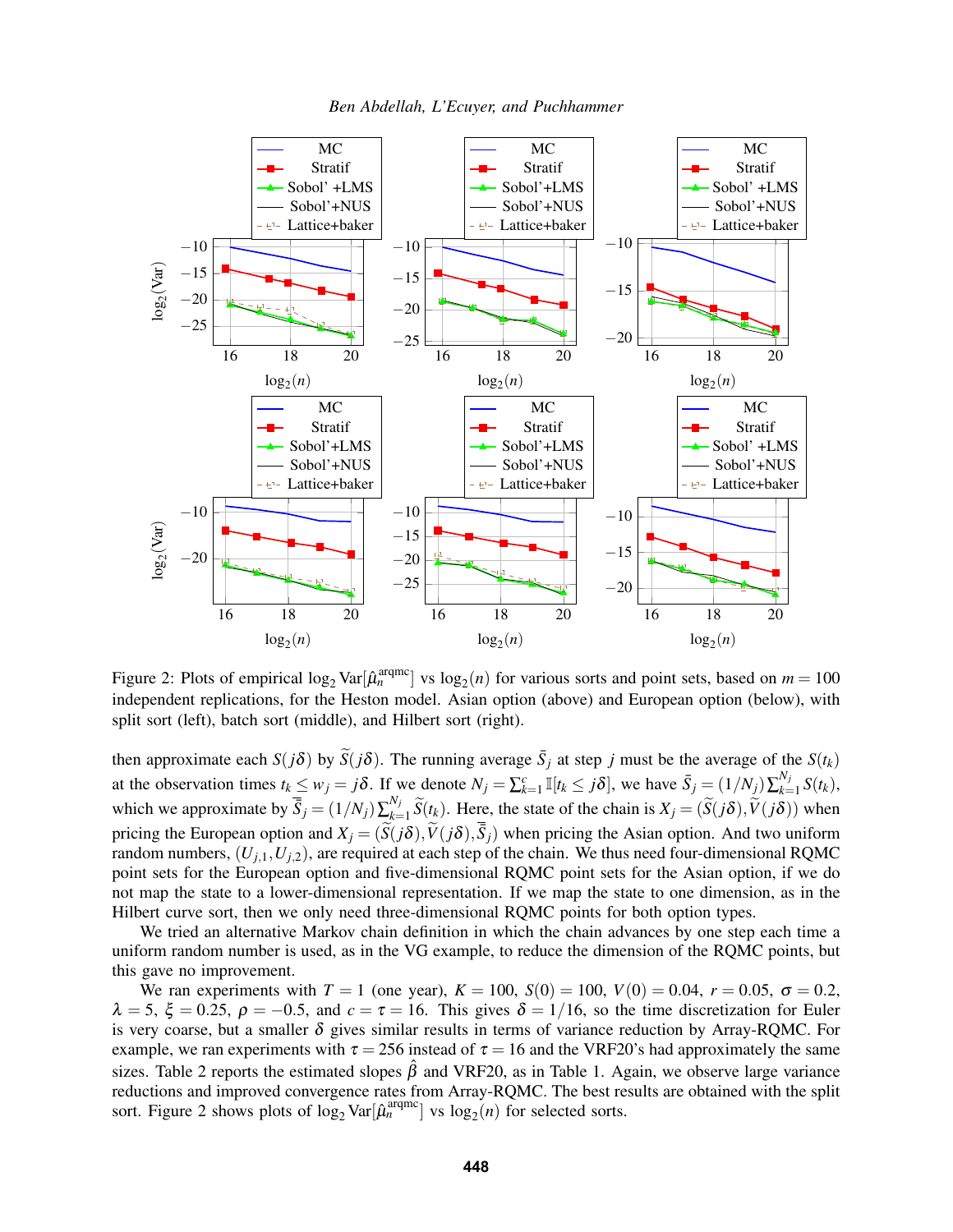## <span id="page-9-0"></span>6 OPTION PRICING UNDER THE ORNSTEIN-UHLENBECK VOLATILITY MODEL

The Ornstein-Uhlenbeck volatility model is defined by the following stochastic differential equations:

$$
dS(t) = rS(t)dt + e^{V(t)}S(t)dB_1(t),
$$
  
\n
$$
dV(t) = \alpha(b - V(t))dt + \sigma dB_2(t),
$$

for  $t > 0$ , where  $(B_1, B_2)$  is a pair of standard Brownian motions with correlation  $\rho$  between them, *r* is the risk-free rate, *b* is the long-term average volatility,  $\alpha$  is the rate of return to the average volatility, and is σ a variance parameter for the volatility process. The processes *S* = {*S*(*t*), *t* ≥ 0} and *V* = {*V*(*t*), *t* ≥ 0} represent the asset price and the volatility process. We simulate these processes using Euler's method with  $\tau$  time steps of length  $\delta$ , as we did for the Heston model, but without a change of variable. The discrete-time approximation of the stochastic recurrence is

$$
\widetilde{S}(j\delta) = \widetilde{S}((j-1)\delta) + r\delta \widetilde{S}((j-1)\delta) + \exp \left[\widetilde{V}((j-1)\delta)\right] \sqrt{\delta} Z_{j,1}, \n\widetilde{V}(j\delta) = \alpha \delta b + (1 - \alpha \delta) \widetilde{V}((j-1)\delta) + \sigma \sqrt{\delta} Z_{j,2},
$$

where  $(Z_{i,1}, Z_{i,2})$  is a pair of standard normals with correlation  $\rho$ . To generate this pair, we generate independent Uniform(0,1) variables  $(U_{j,1}, U_{j,2})$ , and put  $Z_{j,1} = \Phi^{-1}(U_{j,1})$  and  $Z_{j,2} = \rho Z_{j,1} + \sqrt{1-\rho^2} \Phi^{-1}(U_{j,2})$ . For either the European or Asian option, the state of the Markov chain and the dimension of the RQMC points are the same as for the Heston model.

We ran a numerical experiment with  $T = 1$ ,  $K = 100$ ,  $S(0) = 100$ ,  $V(0) = 0.04$ ,  $r = 0.05$ ,  $b = 0.4$ ,  $\alpha = 5$ ,  $\sigma = 0.2$ ,  $\rho = -0.5$ , and  $c = \tau = 16$  (so  $\delta = 1/16$ ). Table [3](#page-9-1) reports the estimated regression slopes  $\hat{\beta}$  and VRF2. With  $\tau = 256$  instead of  $\tau = 16$ , the VRF20's have about the same sizes.

<span id="page-9-1"></span>Table 3: Regression slopes  $\hat{\beta}$  for log<sub>2</sub> Var[ $\hat{\mu}_n^{\text{argmc}}$ ] vs log<sub>2</sub>(*n*), and VRF compared with MC for  $n = 2^{20}$ , denoted VRF20, for the European and Asian options under the Ornstein-Uhlenbeck model.

|                                     |                | European |              | Asian   |        |
|-------------------------------------|----------------|----------|--------------|---------|--------|
| Sort                                | Point sets     |          | <b>VRF20</b> | β       | VRF20  |
| Batch sort                          | МC             | $-1$     |              | $-1$    |        |
|                                     | <b>Stratif</b> | $-1.28$  | 111          | $-1.23$ | 29.    |
|                                     | Sobol'+LMS     | $-1.35$  | 61,516       | $-1.22$ | 4,558  |
|                                     | Sobol'+NUS     | $-1.31$  | 56,235       | $-1.22$ | 5,789  |
|                                     | Lattice+baker  | $-1.37$  | 61,318       | $-1.20$ | 5,511  |
| Hilbert sort (with<br>logistic map) | МC             | $-1$     |              | $-1$    |        |
|                                     | <b>Stratif</b> | $-1.40$  | 440          | $-1.37$ | 250    |
|                                     | Sobol'+LMS     | $-1.52$  | 194,895      | $-1.40$ | 41,100 |
|                                     | Sobol'+NUS     | $-1.68$  | 191,516      | $-1.37$ | 39,861 |
|                                     | Lattice+baker  | $-1.59$  | 165,351      | $-1.47$ | 37,185 |

## **CONCLUSION**

We have shown how Array-RQMC can be applied for pricing options under stochastic volatility models, and gave detailed examples with the VG, Heston, and Ornstein-Uhlenbeck models. With the models, the method requires higher-dimensional RQMC points than with the simpler GBM model studied previously, and when time has to be discretized to apply Euler's method, the number of steps of the Markov chain is much larger. For these reasons, it was not clear a priori if Array-RQMC would be effective. Our empirical results show that it brings very significant variance reductions compared with crude Monte Carlo.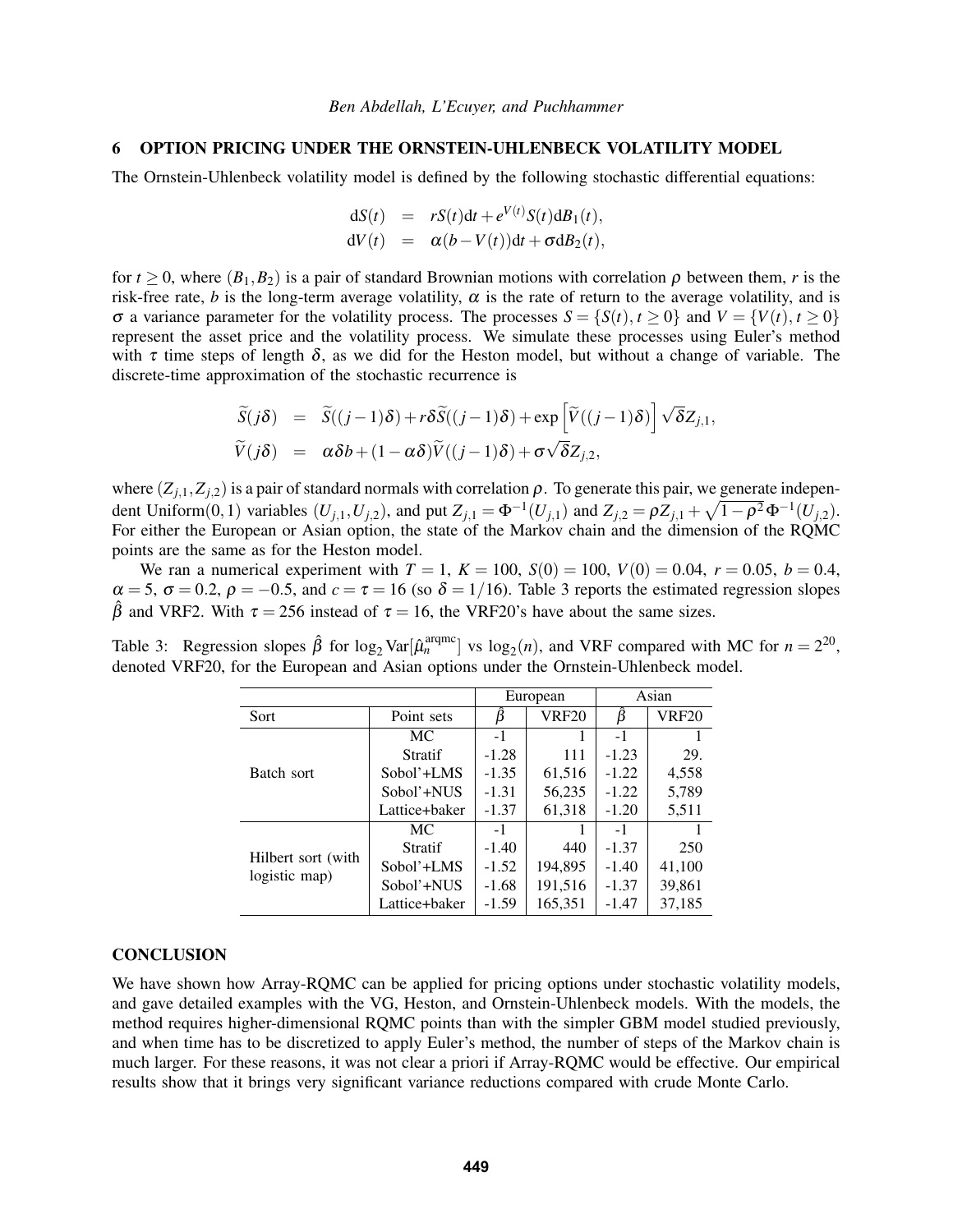## ACKNOWLEDGMENTS

This work has been supported by a discovery grant from NSERC-Canada, a Canada Research Chair, and a Grant from the IVADO Fundamental Research Program, to P. L'Ecuyer.

### REFERENCES

- <span id="page-10-21"></span>Avramidis, A. N., and P. L'Ecuyer. 2006. "Efficient Monte Carlo and Quasi-Monte Carlo Option Pricing Under the Variance-Gamma Model". *Management Science* 52(12):1930–1944.
- <span id="page-10-20"></span>Avramidis, A. N., P. L'Ecuyer, and P.-A. Tremblay. 2003. "Efficient Simulation of Gamma and Variance-Gamma Processes". In *Proceedings of the 2003 Winter Simulation Conference*, edited by S. Chick, P. J. Sanchez, D. Ferrin, and D. J. Morrice, ´ 319–326. Piscataway, New Jersey: Institute of Electrical and Electronics Engineers, Inc.
- <span id="page-10-1"></span>Demers, V., P. L'Ecuyer, and B. Tuffin. 2005. "A Combination of Randomized Quasi-Monte Carlo with Splitting for Rare-Event Simulation". In *Proceedings of the 2005 European Simulation and Modeling Conference*, 25–32. Ghent, Belgium: EUROSIS.
- <span id="page-10-12"></span>Dick, J., and F. Pillichshammer. 2010. *Digital Nets and Sequences: Discrepancy Theory and Quasi-Monte Carlo Integration*. Cambridge, U.K.: Cambridge University Press.
- <span id="page-10-8"></span>Dion, M., and P. L'Ecuyer. 2010. "American Option Pricing with Randomized Quasi-Monte Carlo Simulations". In *Proceedings of the 2010 Winter Simulation Conference*, edited by B. Johansson, S. Jain, J. Montoya-Torres, J. Hugan, and E. Yucesan, ¨ 2705–2720. Piscataway, New Jersey: Institute of Electrical and Electronics Engineers, Inc.
- <span id="page-10-5"></span>El Haddad, R., C. Lecot, and P. L'Ecuyer. 2008. "Quasi-Monte Carlo Simulation of Discrete-Time Markov Chains on ´ Multidimensional State Spaces". In *Monte Carlo and Quasi-Monte Carlo Methods 2006*, edited by A. Keller, S. Heinrich, and H. Niederreiter, 413–429. Berlin: Springer-Verlag.
- <span id="page-10-7"></span>El Haddad, R., C. Lécot, P. L'Ecuyer, and N. Nassif. 2010. "Quasi-Monte Carlo Methods for Markov Chains with Continuous Multidimensional State Space". *Mathematics and Computers in Simulation* 81:560–567.
- <span id="page-10-19"></span>Fu, M. C., D. B. Madan, and T. Wang. 1998. "Pricing Continuous Asian Options: A Comparison of Monte Carlo and Laplace Transform Inversion Methods". *Journal of Computational Finance* 2:49–74.
- <span id="page-10-10"></span>Gerber, M., and N. Chopin. 2015. "Sequential Quasi-Monte Carlo". *Journal of the Royal Statistical Society, Series B* 77(Part 3):509–579.
- <span id="page-10-23"></span>Giles, M. B. 2008. "Multilevel Monte Carlo path simulation". *Operations Research* 56(3):607–617.
- <span id="page-10-0"></span>Lécot, C., and B. Tuffin. 2004. "Quasi-Monte Carlo Methods for Estimating Transient Measures of Discrete Time Markov Chains". In *Monte Carlo and Quasi-Monte Carlo Methods 2002*, edited by H. Niederreiter, 329–343. Berlin: Springer-Verlag.
- <span id="page-10-18"></span><span id="page-10-14"></span>L'Ecuyer, P. 2009. "Quasi-Monte Carlo Methods with Applications in Finance". *Finance and Stochastics* 13(3):307–349.
- L'Ecuyer, P. 2016. "SSJ: Stochastic Simulation in Java". [http://simul.iro.umontreal.ca/ssj/,](http://simul.iro.umontreal.ca/ssj/) accessed 27*th* July 2019.
- <span id="page-10-15"></span>L'Ecuyer, P. 2018. "Randomized Quasi-Monte Carlo: An Introduction for Practitioners". In *Monte Carlo and Quasi-Monte Carlo Methods: MCQMC 2016*, edited by P. W. Glynn and A. B. Owen, 29–52. Berlin: Springer.
- <span id="page-10-17"></span>L'Ecuyer, P., and E. Buist. 2005. "Simulation in Java with SSJ". In *Proceedings of the 2005 Winter Simulation Conference*, edited by M. E. Kuhl, N. M. Steiger, F. B. Armstrong, and J. A. Joines, 611–620. Piscataway, New Jersey: Institute of Electrical and Electronics Engineers, Inc.
- <span id="page-10-3"></span>L'Ecuyer, P., V. Demers, and B. Tuffin. 2007. "Rare-Events, Splitting, and Quasi-Monte Carlo". *ACM Transactions on Modeling and Computer Simulation* 17(2):Article 9.
- <span id="page-10-6"></span>L'Ecuyer, P., C. Lécot, and A. L'Archevêque-Gaudet. 2009. "On Array-RQMC for Markov Chains: Mapping Alternatives and Convergence Rates". In *Monte Carlo and Quasi-Monte Carlo Methods 2008*, edited by P. L'Ecuyer and A. B. Owen, 485–500. Berlin: Springer-Verlag.
- <span id="page-10-2"></span>L'Ecuyer, P., C. Lecot, and B. Tuffin. 2006. "Randomized Quasi-Monte Carlo Simulation of Markov Chains with an Ordered ´ State Space". In *Monte Carlo and Quasi-Monte Carlo Methods 2004*, edited by H. Niederreiter and D. Talay, 331–342. Berlin: Springer-Verlag.
- <span id="page-10-4"></span>L'Ecuyer, P., C. Lecot, and B. Tuffin. 2008. "A Randomized Quasi-Monte Carlo Simulation Method for Markov Chains". ´ *Operations Research* 56(4):958–975.
- <span id="page-10-13"></span>L'Ecuyer, P., and C. Lemieux. 2000. "Variance Reduction via Lattice Rules". *Management Science* 46(9):1214–1235.
- <span id="page-10-16"></span>L'Ecuyer, P., and D. Munger. 2016. "Algorithm 958: Lattice Builder: A General Software Tool for Constructing Rank-1 Lattice Rules". *ACM Transactions on Mathematical Software* 42(2):Article 15.
- <span id="page-10-11"></span>L'Ecuyer, P., D. Munger, C. Lecot, and B. Tuffin. 2018. "Sorting Methods and Convergence Rates for Array-RQMC: Some ´ Empirical Comparisons". *Mathematics and Computers in Simulation* 143:191–201.
- <span id="page-10-9"></span>L'Ecuyer, P., and C. Sanvido. 2010. "Coupling from the Past with Randomized Quasi-Monte Carlo". *Mathematics and Computers in Simulation* 81(3):476–489.
- <span id="page-10-22"></span>L'Ecuyer, P., and R. Simard. 2006. "Inverting the Symmetrical Beta Distribution". *ACM Transactions on Mathematical Software* 32(4):509–520.